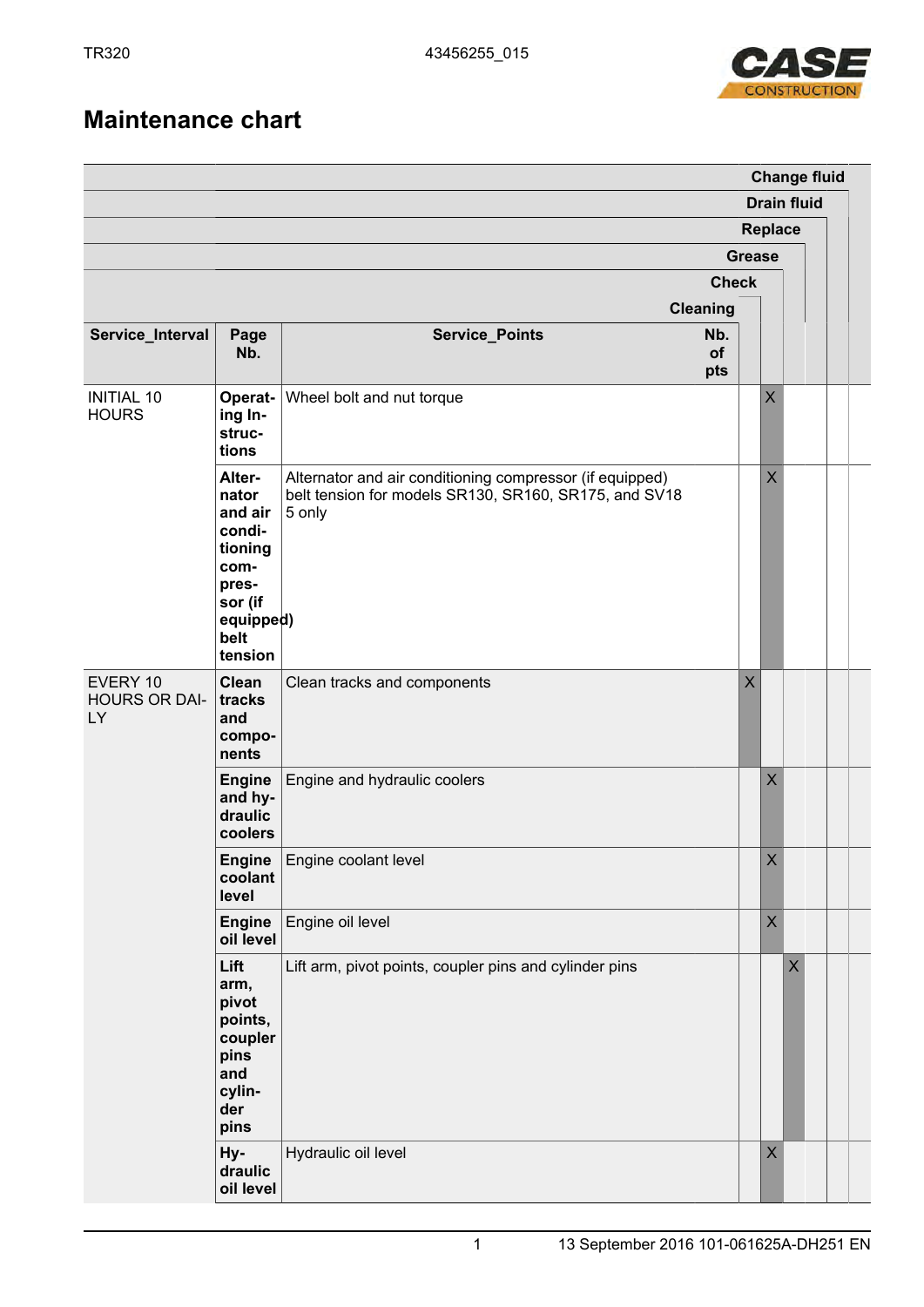

|                                   |                                                                                                                |                                                                                                                             |                  |                |                    | <b>Change fluid</b> |
|-----------------------------------|----------------------------------------------------------------------------------------------------------------|-----------------------------------------------------------------------------------------------------------------------------|------------------|----------------|--------------------|---------------------|
|                                   |                                                                                                                |                                                                                                                             |                  |                | <b>Drain fluid</b> |                     |
|                                   |                                                                                                                |                                                                                                                             | <b>Replace</b>   |                |                    |                     |
|                                   | <b>Grease</b><br><b>Check</b>                                                                                  |                                                                                                                             |                  |                |                    |                     |
|                                   |                                                                                                                |                                                                                                                             |                  |                |                    |                     |
|                                   |                                                                                                                |                                                                                                                             | <b>Cleaning</b>  |                |                    |                     |
| Service_Interval                  | Page<br>Nb.                                                                                                    | <b>Service_Points</b>                                                                                                       | Nb.<br>of<br>pts |                |                    |                     |
|                                   | <b>Seat</b><br>belt, re-<br>straint<br>bar,<br>and<br>seat in-<br>terlock<br>oper-<br>ation<br>check           | Seat belt, lap bar and seat interlock operation check                                                                       |                  | $\mathsf X$    |                    |                     |
| <b>INITIAL 50</b><br><b>HOURS</b> | Final<br>drive<br>chain<br>tank oil                                                                            | Final drive chain tank oil                                                                                                  |                  | $\times$       |                    |                     |
| EVERY 50<br><b>HOURS</b>          | Cab in-<br>take fil-<br>ter                                                                                    | Cab intake filter                                                                                                           |                  | $\pmb{\times}$ |                    |                     |
|                                   | Alter-<br>nator<br>and air<br>condi-<br>tioning<br>com-<br>pres-<br>sor (if<br>equippe<br>belt<br>tension      | Alternator and air conditioning compressor (if equipped)<br>belt tension for models SR130, SR160, SR175, and SV18<br>5 only |                  | $\sf X$        |                    |                     |
|                                   | Roll<br>Over<br>Pro-<br>tective<br>Struc-<br>ture<br>(ROPS)<br>mech-<br>anism<br>and<br>hard-<br>ware<br>check | Roll Over Protective Structure (ROPS) mechanism and<br>hardware check                                                       |                  | $\times$       |                    |                     |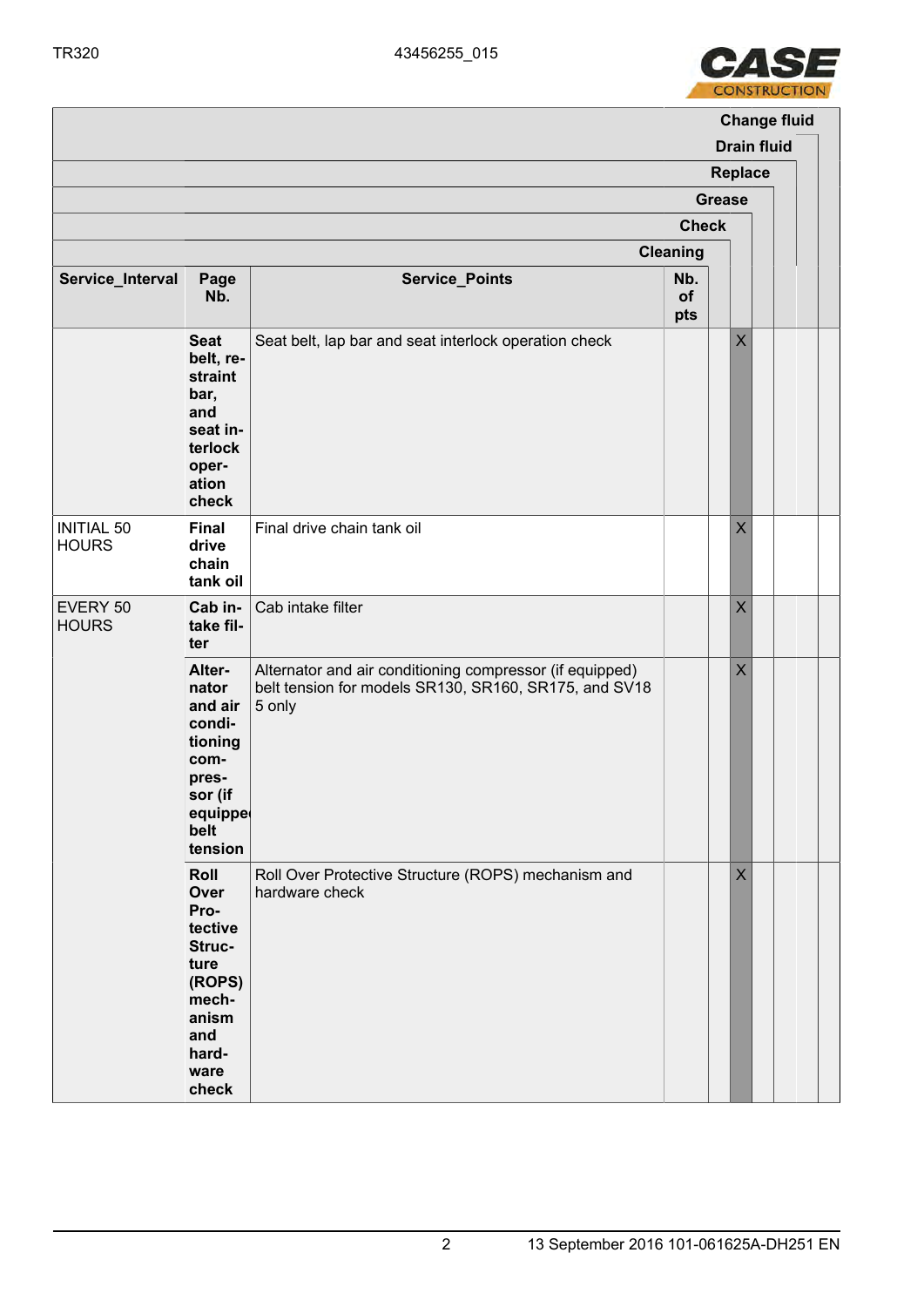

|                                    |                                                        | <b>Change fluid</b>                                 |                               |                         |  |             |                    |         |  |  |  |
|------------------------------------|--------------------------------------------------------|-----------------------------------------------------|-------------------------------|-------------------------|--|-------------|--------------------|---------|--|--|--|
|                                    |                                                        |                                                     | <b>Drain fluid</b><br>Replace |                         |  |             |                    |         |  |  |  |
|                                    |                                                        |                                                     | <b>Grease</b>                 |                         |  |             |                    |         |  |  |  |
|                                    |                                                        |                                                     | <b>Check</b>                  |                         |  |             |                    |         |  |  |  |
|                                    |                                                        |                                                     |                               |                         |  |             |                    |         |  |  |  |
|                                    |                                                        |                                                     | <b>Cleaning</b>               |                         |  |             |                    |         |  |  |  |
| Service_Interval                   | Page<br>Nb.                                            | <b>Service_Points</b>                               | Nb.<br>of<br>pts              |                         |  |             |                    |         |  |  |  |
| <b>INITIAL 100</b><br><b>HOURS</b> | <b>Final</b><br>drive<br>oil<br>(track<br>mod-<br>els) | Final drive oil (track models)                      |                               |                         |  |             |                    | $\sf X$ |  |  |  |
| EVERY 250<br><b>HOURS</b>          | In-line<br>fuel fil-<br>ter                            | In-line fuel filter for models SR130 and SR160 only |                               |                         |  | $\sf X$     |                    |         |  |  |  |
|                                    | Fuel<br>pre-<br>filter                                 | Fuel prefilter                                      |                               |                         |  |             | $\pmb{\mathsf{X}}$ |         |  |  |  |
|                                    | <b>Drive</b><br>chain<br>tension<br>check              | Drive chain tension check                           |                               | X                       |  |             |                    |         |  |  |  |
| EVERY 500<br><b>HOURS</b>          | <b>Engine</b><br>oil and<br>filter                     | Engine oil and filter                               |                               |                         |  |             |                    | $\sf X$ |  |  |  |
|                                    | <b>Fuel</b><br>pre-<br>filter                          | Fuel prefilter                                      |                               |                         |  | $\sf X$     |                    |         |  |  |  |
|                                    | ter                                                    | Fuel fil- Fuel filter                               |                               |                         |  | $\sf X$     |                    |         |  |  |  |
|                                    | Hy-<br>draulic<br>oil filter                           | Hydraulic oil filter                                |                               |                         |  | $\mathsf X$ |                    |         |  |  |  |
|                                    | Final<br>drive<br>chain<br>tank oil                    | Final drive chain tank oil                          |                               | $\overline{\mathsf{X}}$ |  |             |                    |         |  |  |  |
|                                    | Air<br>clean-<br>er ele-<br>ments                      | Air cleaner elements                                |                               |                         |  | $\sf X$     |                    |         |  |  |  |
|                                    | Hard-<br>ware -<br>loose<br>or dam-<br>aged            | Hardware - loose or damaged                         |                               | X                       |  |             |                    |         |  |  |  |